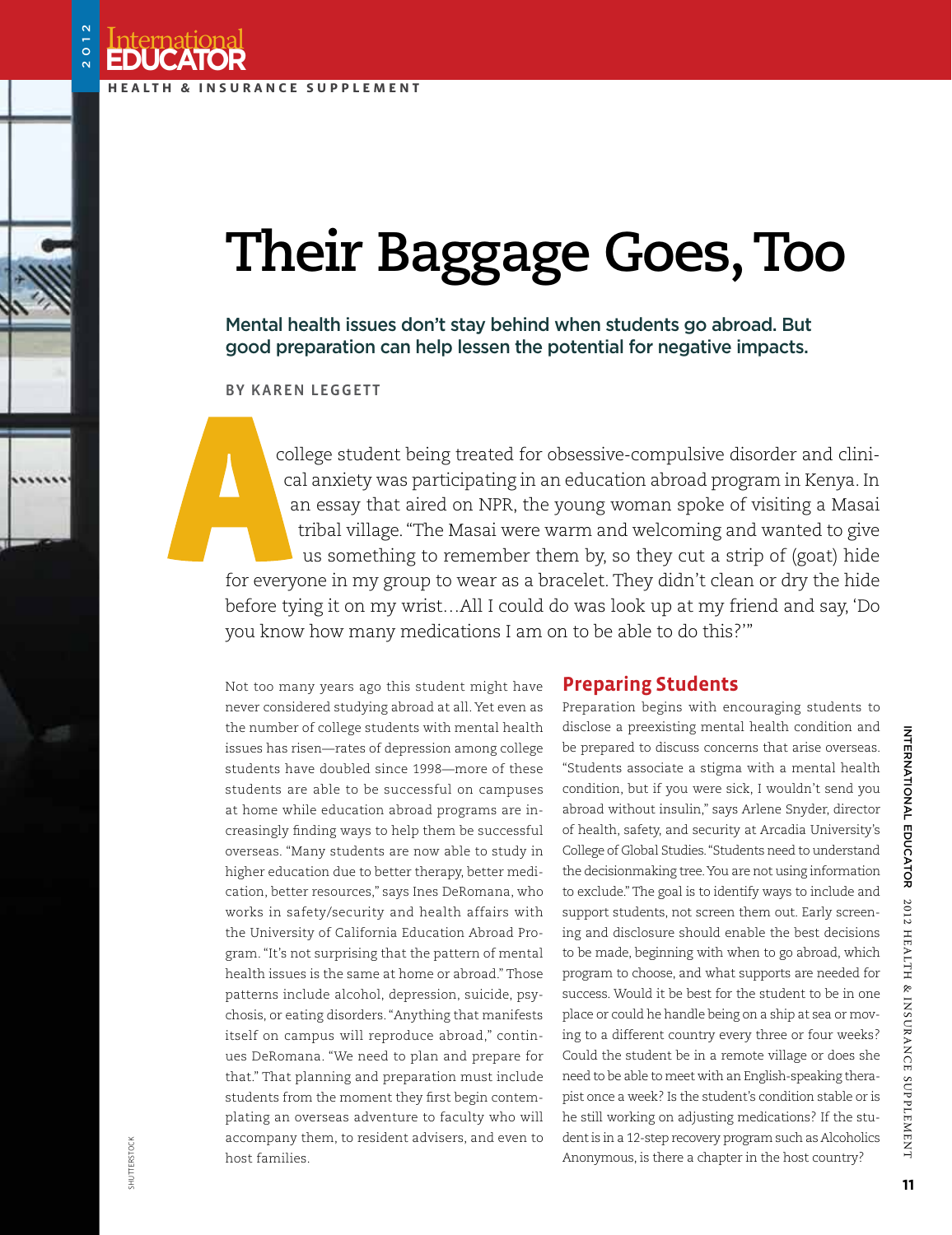International

**Educator**

2012

# Our goal is to work closely with student counseling and the disability resource center to help students self-identify and work with us.

WELLS **FARGO** 

"Our goal is to work closely with student counseling and the disability resource center to help students self-identify and work with us," says Katherine Beaumont, director of the University of British Columbia Go Global program. If a student is experiencing a great deal of stress because of a mental health issue, suggests Beaumont, "We might encourage the student to consider a program that stays in one place. But it's not about convincing the student. It's about saying, 'Here's what this is going to be like on a day to day basis.' Sometimes the student gets it right away. Sometimes the option is to wait a year if the student really wants a particular program."

At Arcadia, Snyder works to create a climate that encourages disclosure. Students become more aware of the importance of disclosing a mental illness when they are asked to consider which overseas locations will offer the therapy or crisis intervention

### Targeted solutions to meet your student insurance needs

**Wells Fargo Insurance Services can provide strategic targeted student insurance solutions designed to meet student needs and add value to the University. Our services include:**



• Benefit assessment and plan design consulting

- Solicitation of quotes from insurance carriers and premium negotiation
- Review of prior claims and existing benefits to determine opportunities to control costs
- Evaluation of designated carriers, third party administrators and providers
- Program administration

#### **Wells Fargo Insurance Services USA, Inc.**

Student Insurance Division John Breckenridge, Senior Vice President | 916-231-3403 john.breckenridge@wellsfargo.com CA DOI# 0D08408

#### **studentinsurance.wellsfargo.com**

Insurance products are offered through non-bank insurance agency affiliates of Well Fargo & Company and are underwritten by unaffiliated insurance companies, with the exception of crop and flood insurance. Crop and flood insurance may be underwritten by Wells Fargo Insurance Services' affiliate, Rural Community Insurance Company. © 2011 Wells Fargo Insurance Services. All rights reserved.



services they need, whether their medication is legal in the country where they hope to study, and how much of it can they take into the country.

Wendy Settle, a psychologist at the University of Notre Dame, has used behavioral contracts as a tool to give certain students an overseas experience. She recommended one student as long as he was willing to sign a contract that he would not binge drink, would stay on his medication, and follow appropriate conduct guidelines. "As soon as the student drank to excess, did not take his medication, and displayed inappropriate behavior, he was sent home. End of story."

Settle builds activities into education abroad preparation programs to help prevent future mental health problems and promote cultural adjustment, including conversations about dating and sexual communication. She will often invite former education abroad students to talk about "miscommunication, sexual harassment, and lessons learned regarding a tattoo that went awry." Jeff Prince, director of counseling and psychological services at the University of California, Berkeley, also believes in training students to help each other. "We train peers to spot signs of distress. Usually kids seek out their friends." Kathryn Hutchinson at St. John's further reminds students that "getting the assistance you need shows you have developed a new level of maturity and independence."

#### **Preparing Faculty**

Settle has also traveled to several Notre Dame sites overseas to train administrators, resident directors, and host families. She helped establish policies for faculty on assisting students with mental health problems and dealing with emergencies. Katherine Beaumont emphasizes the value of working with mental health professionals in the university counseling office to be aware of how the home campus is addressing mental wellness. "We don't look often enough to partner with colleagues on our own campuses. We are missing the boat there."

Training for faculty may include mental health first aid, either by campus mental health professionals or certified trainers. Just as with first aid and CPR, there are now both online and in-person courses offering certification in helping an individual through a mental health crisis. The University of California hosts an annual training session for faculty who manage the university's 100 overseas study centers; the training is also available online. The goal is not to turn faculty members into therapists, but to enable them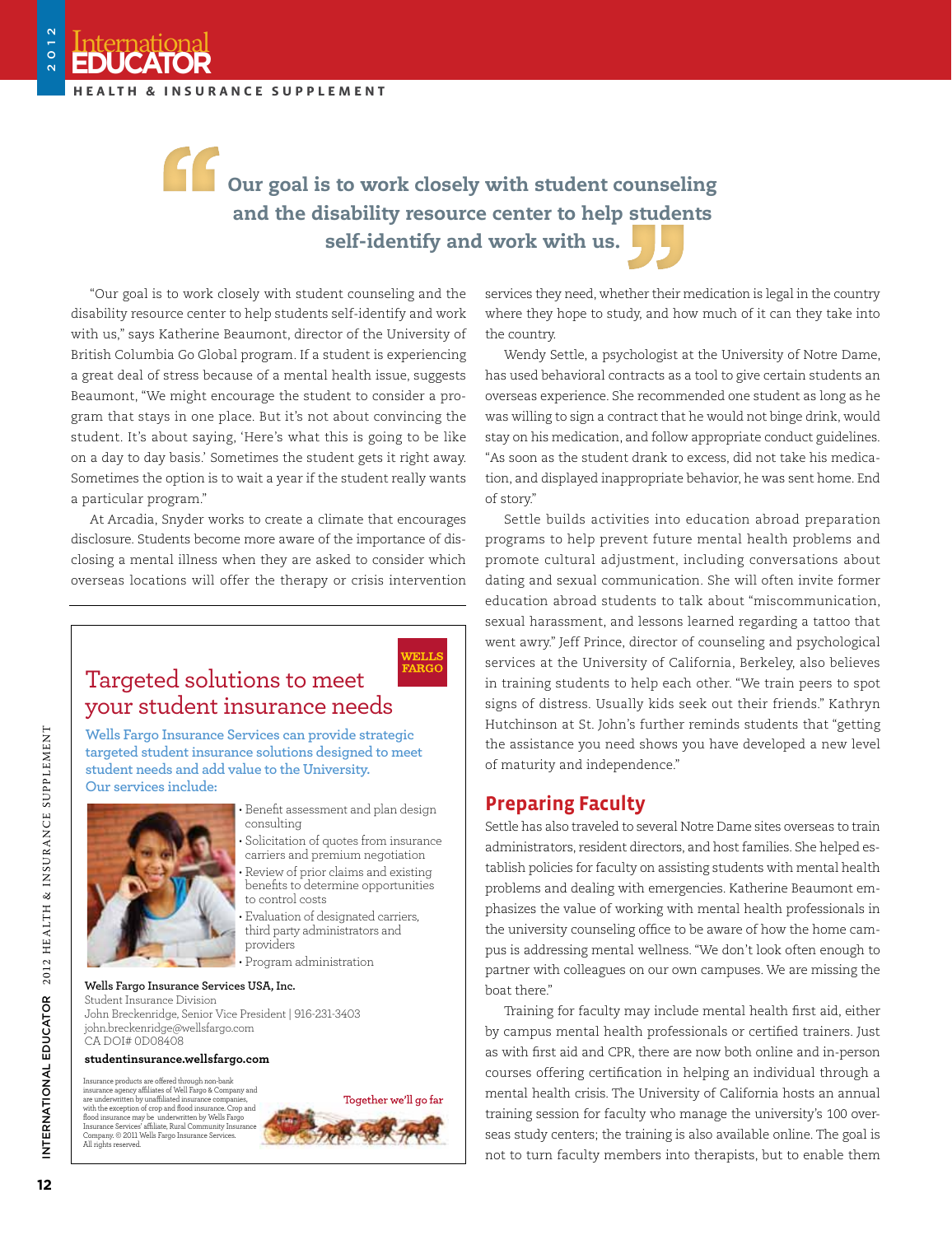to spot the signs of distress, know the appropriate resources, and connect the person to help.

"No one is asking you to be an armchair psychologist," adds Kathryn Hutchinson, vice president for student affairs at St John's University in Queens, New York, telling faculty members about to head overseas that "your expertise is your subject matter, but you are also going to be seeing students every day and more intensely than you do here. You see things unfold. When there is an issue of concern, raise that concern and consult from the beginning. This is a shared responsibility."

What are the signs of distress that should raise concern? Some of the signs would be: significant changes in academic performance, behavior, or physical appearance; intense emotional reactions; threatening or suicidal statements; a sense that "everything is a problem." Don't diagnose, don't be sworn to secrecy, and don't try to handle the crisis yourself, advises the online training at the University of California, Berkeley. Instead, "communicate your concerns, focus on observable behaviors, and consult, consult, consult."

1254\_001NAFSA International Educator Directory 9-11



Consulting, of course, requires knowing who is available for consultations, both on site and on the home campus. That is high on Wendy Settle's list of tips for creating policies and guidelines to address mental health problems for students overseas. "Establish a

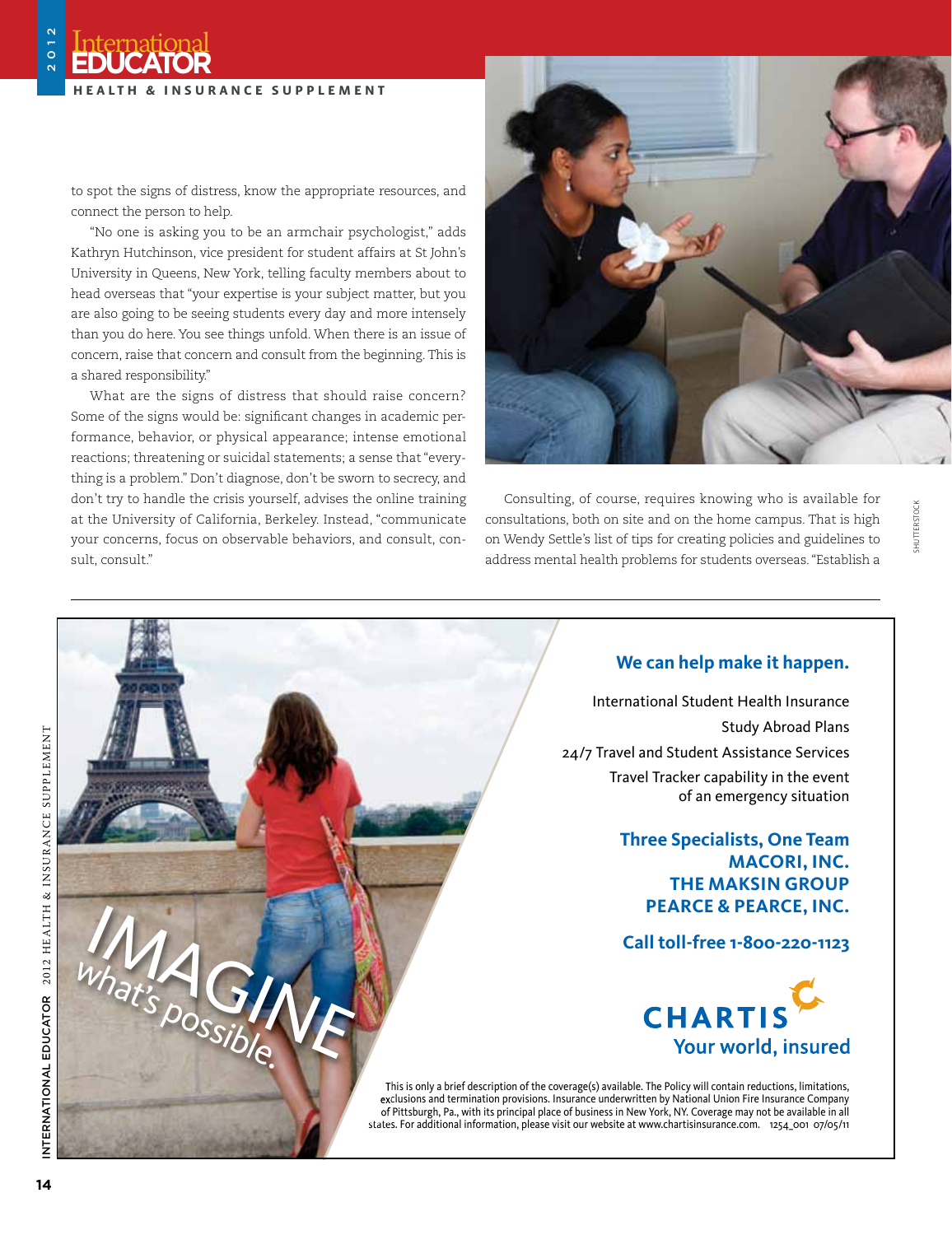International

**Educator**

2012

## How do I have the best mix of resources, staffing, and information so that if I'm presented with something, I am positioned to affect the outcome in a positive way?

documented chain of command with contact information for handling emergencies; specify institutional guidelines on privacy and access to information; keep a current list of local psychologists, psychiatrists, and hospitals with emergency mental health emergency services." Such lists may be obtained from the U.S. embassy in the host country or from the university's health insurance provider. In fact, it is important not only that students have travel insurance but that the insurance include coverage of local assessment and treatment for mental health disorders.

It is not uncommon for mental health issues to surface for the first time during the college years, whether or not a student is studying abroad. Arlene Snyder remembers a student who went overseas with no mental health concerns and was diagnosed with schizophrenia. The student was treated at a local hospital and ultimately chose to come home. "I've become comfortable with the idea that no matter what I prepare for, something will present itself that I have not dealt with before," concludes Snyder, who regularly asks herself, "How do I have the best mix of resources, staffing, and information so that if I'm presented with something, I am positioned to affect the outcome in a positive way?"

Settle recommends gathering a committee of experts including senior management, international education administrators, legal counsel, health services, student and judicial affairs, counseling, and support services to establish policies and guidelines addressing mental health issues. Other recommendations include learning the foreign vocabulary associated with a particular condition and

### Partnering With Technology

Students studying in Paris may have a full course load<br>plus a part-time job plus a desire to travel. "It's a gift<br>if they can have a therapy session without leaving<br>their bed," says Marjorie Oberman, an American-born psych tudents studying in Paris may have a full course load plus a part-time job plus a desire to travel. "It's a gift if they can have a therapy session without leaving therapist who lives in Versailles and counsels U.S. students facing a range of emotional and mental health issues. So Oberman offers counseling sessions via the software appli-

not video, she says students feel secure because "no one is looking at them, so they open up more emotionally." In fact, she has discovered that young people accustomed to tweeting are often more likely to commit in writing what they

 $-$ 

cation Skype. Initially unsure about counseling without her usual therapy equipm e n t - r o l e - p l a y i n g chairs, punching bag, futon—Oberman was persuaded to try by a young client who was leaving France to teach English in Japan. She soon discovered an entirely new dimension to working with students online. Because Oberman Skypes with voice but

wouldn't say out loud.

One student even acknowledged that "it is hard to free yourself to throw a tantrum in your therapist's office, but it is easy to mute your computer and throw a tantrum in your room." This same student also appreciated Oberman's use of a chat box to take notes visible to both stu-

dent and therapist— especially since the students could also write notes: "I have often felt uncomfortable by therapists taking notes in front of me . . . Marjorie eliminated that discomfort by letting (me) take part in the note-taking." The chat box also enables students to have a written record of their session.

Oberman often leads group sessions at the beginning of the academic year to discuss the triggers that might lead students to therapy: culture shock, the different ways people relate to each other, and the lack of a familiar support system. Ultimately, Oberman says much of her counseling simply enables students to rely more on themselves and see their problems as an opportunity for growing rather than spoiling their time abroad.